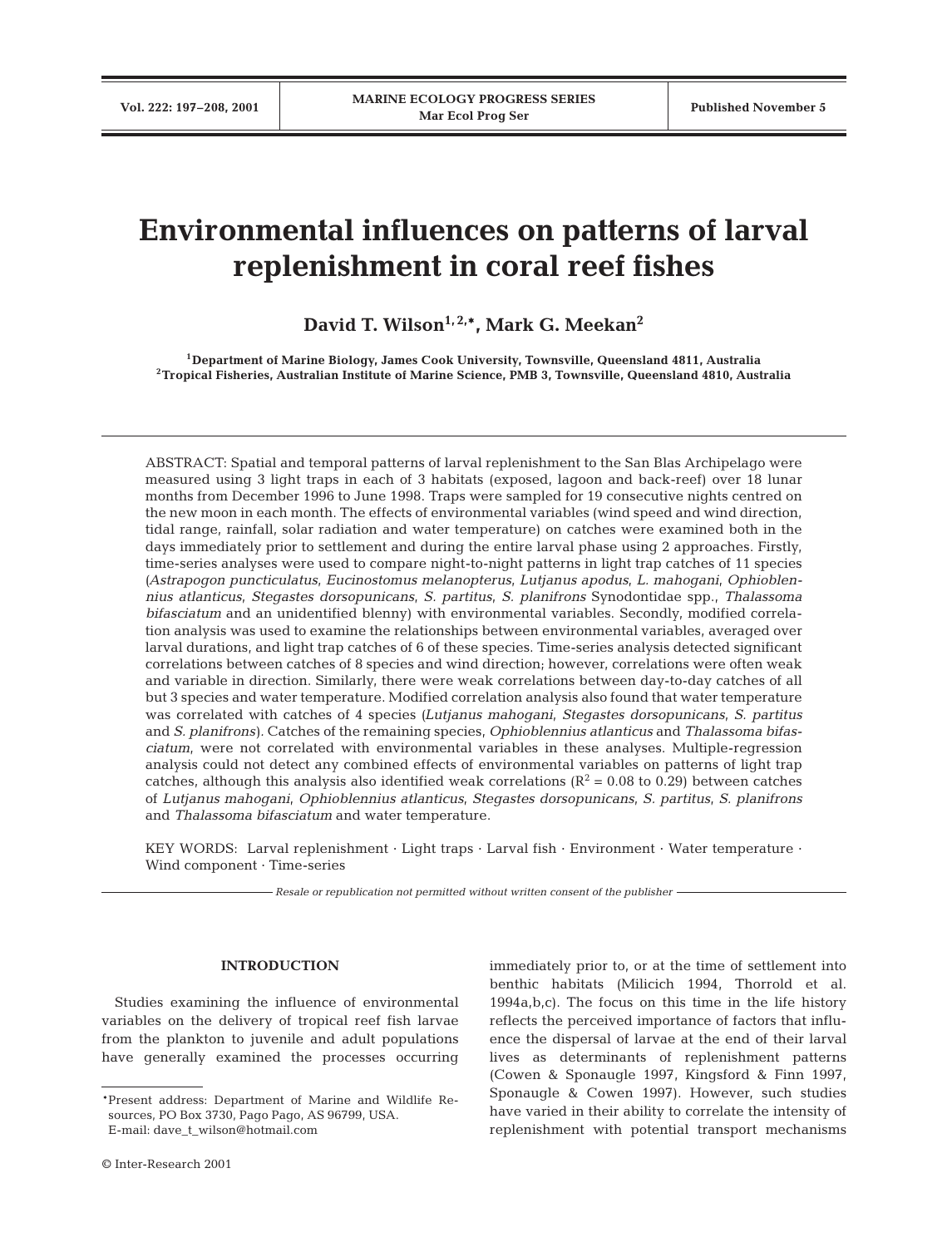such as current flow or wind speed and direction. For example, Shenker et al. (1993) and Thorrold et al. (1994c) found that in the Bahamas the replenishment of several taxa of shore-fishes was influenced by longshore or cross-shelf currents and winds that generated peaks in settlement lasting several days. In contrast, an 11 yr study by Robertson et al. (1999) in Caribbean Panamá found little relationship between wind patterns and monthly recruitment of a common wrasse, *Thalassoma bifasciatum*. Similarly, Kingsford & Finn (1997) found only weak correlations between the numbers of reef fishes arriving each night on a reef on the southern Great Barrier Reef (GBR) and wind speed or direction.

Recent studies that have examined the swimming and sensory abilities of reef fishes at the end of the pelagic stage may explain these results, as they suggest that older larval stages of some species are unlikely to be passively distributed by currents. Instead, such larvae appear to be accomplished swimmers capable of detecting reefs and controlling their distribution in the plankton (Leis et al. 1996, Leis & Carson-Ewart 1997, 1999, Stobutzki & Bellwood 1998). For many species, this behaviour may act to effectively decouple any link between transport processes and variation in replenishment at the end of the planktonic stage (Kingsford & Finn 1997).

The emphasis on transport and dispersal in tropical studies contrasts with the approach in temperate systems where for nearly a century, fisheries ecologists have focused on the role of environmental processes occurring throughout the planktonic larval lives of marine fishes as determinants of survivorship and, ultimately, variability in replenishment (Cowen & Sponagule 1997). Such studies implicate a range of environmental variables that may act independently or in unison to influence the survivorship of larvae within the plankton. For example, optimum light levels may enhance productivity and the availability of food resources for larvae, thus increasing survivorship (Heath 1992, Cushing 1995, Gallego et al. 1996). Such effects may be most critical during the first weeks of larval life, rather than when larvae are nearing the time of settlement (Theilacker et al. 1996). This suggests that any investigation of the influence of environmental processes on patterns of replenishment of reef fishes should not only focus on events occurring in the days near settlement, but should also examine their importance over the entire larval duration of study species.

Here we examine the influence of environmental variables on the replenishment of reef fishes in the San Blas Archipelago, Caribbean Panama. Measures of replenishment were derived from an 18 mo study that used light traps to sample reef fishes on their arrival in 3 nearshore habitats in the Archipelago (Wilson 2001).

We investigated the relative importance of processes acting both throughout larval life and just prior to settlement of young fish into the benthic habitats of adults, as determinants of the magnitude of replenishment to this locality. Two approaches were used to achieve this goal. Firstly, time-series analysis was used to compare day-to-day patterns in light trap catches with those of environmental variables such as wind strength and direction. Secondly, modified correlation analysis (Pyper & Peterman 1998) was used to examine relationships between environmental variables throughout the entire larval stage and the magnitude of light trap catches. The 11 most abundant species collected in the traps during the 18 mo of the study were the subjects of these analyses.

### **MATERIALS AND METHODS**

**Biological sampling.** Replenishment was monitored for 342 nights over 18 consecutive lunar cycles, using light traps, from December 1996 to June 1998 in the San Blas Archipelago (9° 34' N, 78° 58' W). A detailed description of the study site and sampling program is given in Wilson (2001). Briefly, 3 traps were deployed on fixed moorings just below the surface in each of the exposed, lagoon and back-reef habitats (see Fig. 1b of Wilson 2001). Traps within a habitat were separated by ca 100 m and at a distance of 50 to 100 m from the reef margin. During each lunar month, traps were sampled for 19 consecutive nights centred on the new moon. Sampling during this period encompassed the time when the majority of larvae (90%) arrived in benthic habitats (Robertson 1992, Wilson 2001).

**Environmental variables.** Environmental data were measured at and around the Smithsonian Research Station in San Blas. Wind speed and direction were monitored hourly using an R. M. Young anemometer (R. M. Young Co., Traverse City, Michigan) mounted on a tower 10 m above the water. Prior to these data being compared to nightly catches in traps, daily averages were calculated and wind speed and direction were combined into a single coarse wind component. Winds originating from the NW to E (315.1 to 90°) were categorised as positive (onshore) and winds from 90.1 to 315° as negative (offshore) components (Milicich 1994).

Mean daily water temperatures were measured with a Hobo and Ryan temperature sensor (Onset Instruments, Pocasset, MA) at a depth of 6 m. The sensors recorded temperature every 106 min and measurements were then interpolated to the nearest hour and a daily average calculated. The resolution of temperature readings was 0.25°C. Daily totals of rainfall were monitored using a Stevens logger and encoder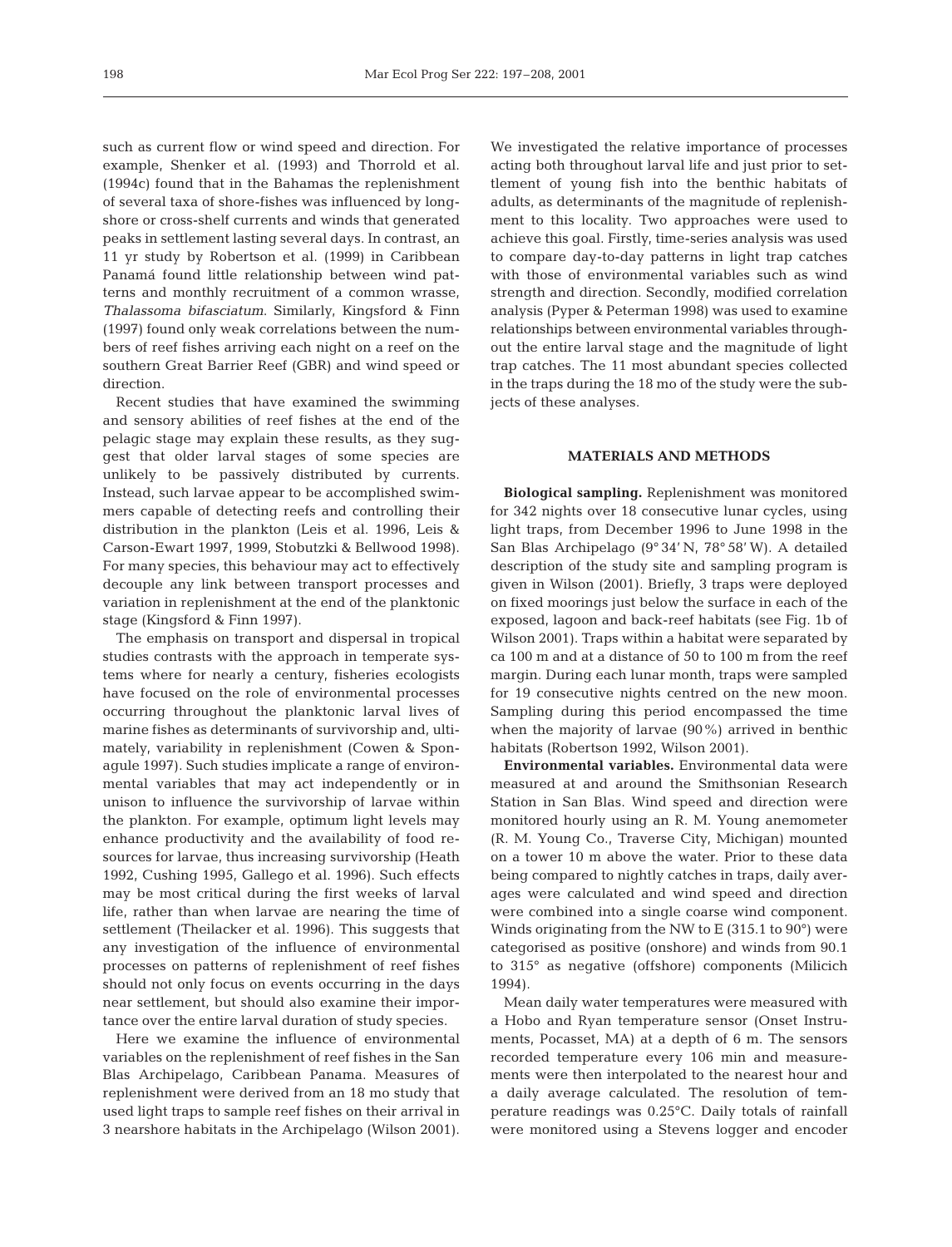(Stevens Water Monitoring Systems, Leupold and Stevens, Inc., Beaverton, OR) while solar radiation was recorded as total  $Wm^{-2} h^{-1}$  using an Li-Cor sensor and logger (Li-Cor, Inc., Lincoln, NE). Local tidal variations were monitored using an automatic logger that calculated water levels every 6 s. Tidal range was calculated as the maximum minus the minimum tidal height each night.

**Data analysis.** Prior to analysis, catches from each 19 consecutive night period and environmental variables on the corresponding days were concatenated into a single, nightly time series of 342 nights. Each data point (night) was the mean catch of all light traps operating on that night. Data sets were transformed to  $ln(x + 1)$  values in order to stabilise the variance. As the autocorrelation coefficients of most time series decayed exponentially, the data was also transformed using first-order differencing prior to analysis (Chatfield 1997). Auto regressive integrated moving average (ARIMA) models were then fitted to the data and the number of autoregressive (AR) and moving average (MA) parameters was determined by inspecting the autocorrelogram. The reliability of the model fit was confirmed by examining the autocorrelogram to ensure that autocorrelation had been removed. In addition, the residuals from the model were plotted to examine normality.

Cross-correlation techniques were then used to examine relationships between light trap catches and environmental variables using residuals from the ARIMA models. Only significant correlations between time series where environmental events preceded catches at lags ≤6 d are presented, as correlations at longer lags were considered unreliable (Kingsford & Finn 1997). These analyses were run firstly on the entire data set and then separately on the data from wet and dry seasons.

Generally, time-series analysis has been used to examine relationships between autocorrelated data sets such as nightly catches in light traps and wind speed, water temperature and other environmental variables (Milicich 1994, Kingsford & Finn 1997, Robertson et al. 1999). However, a recent study has shown that this type of analysis reduces statistical power by failing to include low-frequency signals in the data sets that may be important for correlation between variables (Pyper & Peterman 1998). This was not considered to be a problem in the previous analysis, which focused on day to day patterns in light trap catches and day to day patterns in the environmental variables likely to affect the transport of larvae to reef habitats such as wind strength and direction. In contrast, the environmental variables likely to affect biological processes such as planktonic productivity will act over time scales of weeks to

months, rather than days. For this reason, this analysis used a modified correlation analysis (described by Pyper & Peterman 1998) in order to include both low- and high-frequency variation in the comparison of variables.

We firstly obtained estimates of the Planktonic Larval Durations (PLD) of the study species. This information was available for only 6 of the 11 species (*Lut* $janus mahogani = 27 \pm 3 d$ ,  $n = 30$ , Wilson unpubl. data; *Ophioblennius atlanticus* =  $37 \pm 3$  d, n =  $40$ : Wilson unpubl. data; *Thalassoma bifasciatum* = 49.3 ± 5.5 d, n = 1172: Victor 1986a, b; *Stegastes dorsopunicans* = 21.2 ± 1.3 d, n = 10: Wellington & Victor 1989; *S. partitus* = 33.9 d ± 3 d, n = 281: Wilson & Meekan in press; *S. planifrons* =  $21.4 \pm 1.9$  d, n = 12: Wellington & Victor 1989). The remaining species were not included in this analysis. These larval durations identified the period over which environmental variables were to be averaged. For example, in order to compare light-trap catches of *S. dorsopunicans* with wind speed, measurements from 21 d prior to each date of light-trap sampling were averaged (i.e. the mean PLD for this species). These time series of environmental variables and light-trap samples were then pooled into 3 intervals of equal duration in each month (6 nights) in order to account for the likely variation in larval duration among the individuals collected in a trap on any night of sampling and to reduce the influence of day-to-day variability in the magnitude of catches. This provided a series of 54 *x*-*y* data points. These were compared using correlation analysis with a test statistic modified using the procedure outlined by Pyper & Peterman (1998). Briefly, this modification adjusts the test statistic to account for the amount of auto-correlation inherent in the data sets, thus reducing the chances of Type I error. In order to compare the importance of environmental variables during different phases of the larval duration, this analysis was repeated where only environmental variables measured during the first or second halves of the larval duration were included in the data sets. Thus, for the species in the above example, only wind speeds measured from 1 to 11, or from 12 to 21 d prior to the date of capture were included in the data sets.

The data sets for these species were also correlated with environmental variables using multiple regression analyses. All variables were  $log_{10}$ -transformed to improve linearity. Correlation matrices were calculated and, where a model selected 2 highly correlated variables, the variable that contributed most to the model was retained and the other discarded. This procedure ensured that the final estimate of correlation was not inflated due to non-independence of some variables. These analyses were run using STATISTICA (StatSoft, Tulsa, OK).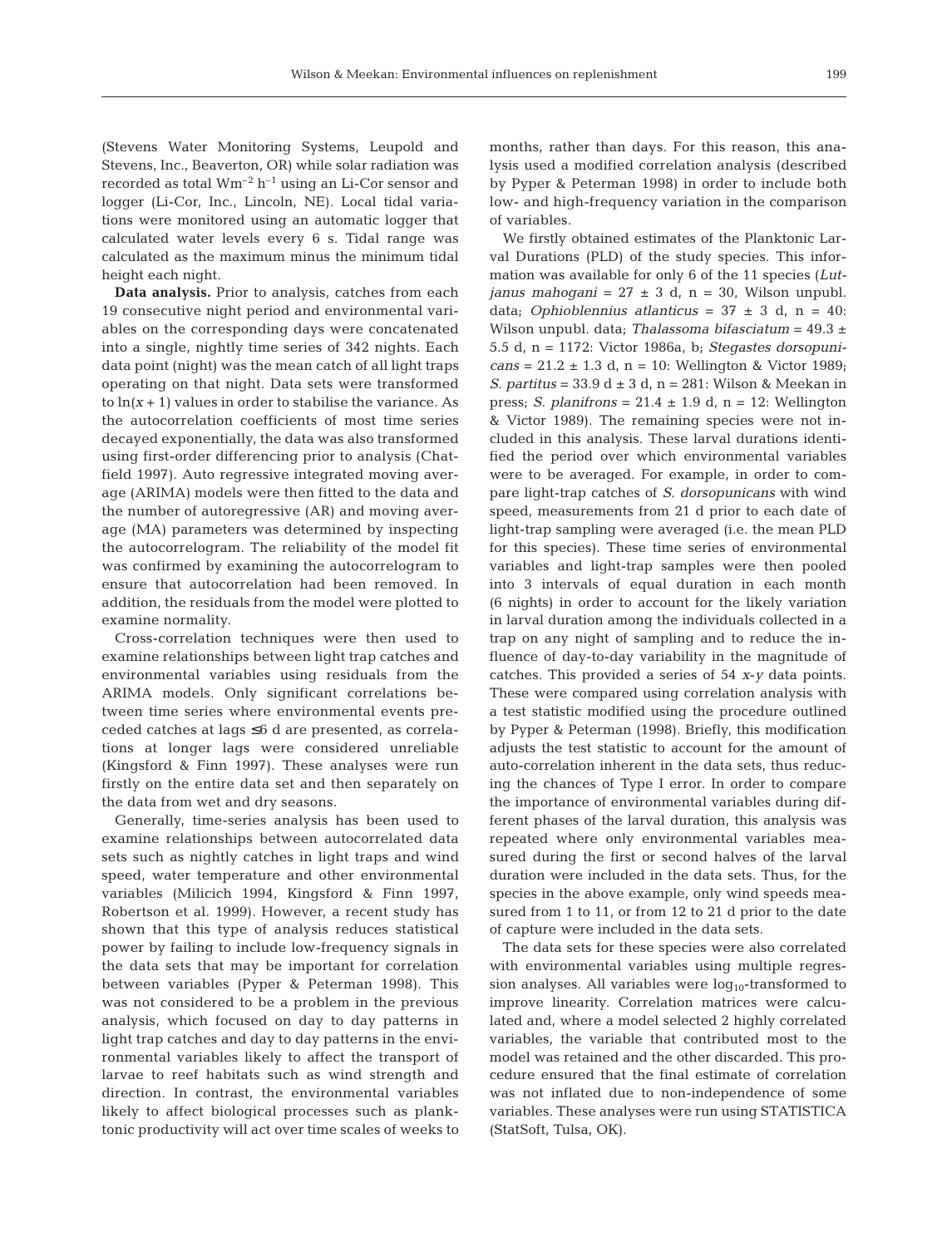

Fig. 1. (a) Wind speed, and (b) component during 19 d centred on the new moon in each of 18 consecutive lunar cycles from 31 December 1996 to 3 June 1998. Data sets have been concatenated into a single time series and ticks on *x*-axis mark start and end points of each lunar cycle. ? = missing data. Seasons are shown: dry (D), wet (W) and transitional month (T). Timing of calender months is also shown

#### **RESULTS**

#### **Environmental variables**

During the wet season, winds were weak (range = 2.1 to 6.5 m  $s^{-1}$ , Fig. 1a) and variable in direction (Fig. 1b). During the dry season, winds were stronger and consistently onshore from the NNE, with only 2 episodes of offshore winds (range = 2.2 to 9.8 m s<sup>-1</sup>: Fig. 1). As expected, wind speed and wind component were strongly correlated (Table 1).

Rainfall peaked between May and November (Fig. 2a) and was negatively correlated with solar radiation (Fig. 2b, Table 1). Average water temperature during the study displayed a positive long-term trend, increasing between the first and second dry seasons (Fig. 2c). Tidal ranges were lower and had a stronger semi-diurnal pattern during the dry season than the wet



Fig. 2. (a) Daily rainfall, (b) solar radiation, (c) water temperature and (d) tidal range during 19 d centred on the new moon in each of 18 consecutive lunar cycles from 31 December 1996 to 3 June 1998. Data sets have been concatenated into a single time series and ticks on *x*-axis mark start and end points of each lunar cycle. Timing of calender months is shown. Other symbols as for Fig. 1

season (Fig. 2d). There were significant positive correlations between wind speed and water temperature, and water temperature and solar radiation (Table 1).

Table 1. Cross-correlation matrix (r) of environmental variables.  $n = 342$  d, ns: not significant at  $2 \times SE$ . Lag of correlation in (d) in parentheses

|                   | Wind<br>component         | Wind<br>speed | Water<br>temperature | Rainfall | Tidal<br>range        |
|-------------------|---------------------------|---------------|----------------------|----------|-----------------------|
| Wind component    |                           |               |                      |          |                       |
| Wind speed        | 0.58(0)                   |               |                      |          |                       |
| Water temperature | $-0.13(-6)$<br>$0.13(-1)$ | 0.14(2)       |                      |          |                       |
| Rainfall          | $-0.13(0)$                | ns            | $0.16(-6)$           |          |                       |
| Tidal range       | 0.12(4)                   | ns            | ns                   | ns       |                       |
| Solar radiation   | 0.19(0)                   | 0.20(4)       | 0.16(0)<br>0.28(1)   |          | $-0.44(0)$ $-0.15(0)$ |

## **Abundance of pre-settlement fishes in light traps**

*Astrapogon puncticulatus*, *Eucinostomus melanopterus*, *Lutjanus apodus*, *L. mahogani*, *Ophioblennius atlanticus*, *Stegastes dorsopunicans*, *S. partitus*, *S. planiforns*, Synodontidae spp., *Thalassoma bifasciatum* and an unidentified blenny (Blenniid Type 2) were the most abundant species collected by the light traps during the study. Figs 3, 4 & 5 show the nightly pattern of catches for each of these 11 species and also the pattern pooled among all taxa collected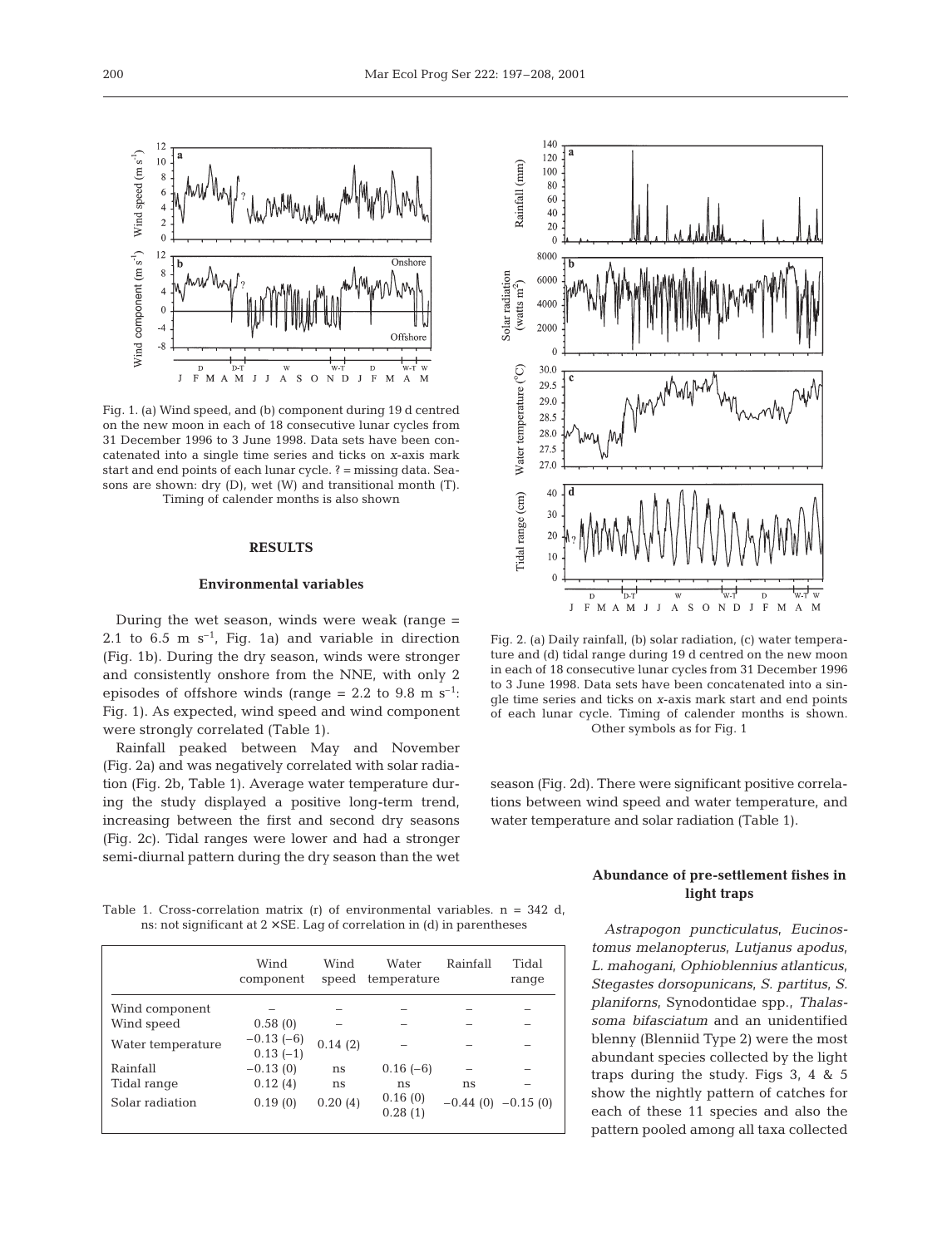Table 2. Cross-correlation coefficients (r) from comparisons of wind speed and component with catches of the 11 most abundant taxa collected by light traps during 19 nights of sampling centred on the new moon in each of 18 consecutive lunar cycles from 31 December 1996 to June 1998. Data sets of catches and wind were concatenated into single time series prior to analysis. ns: not significant at  $2 \times SE$ . Lag in nights for correlation shown in parentheses. All: analysis using the entire time series  $(n = 342 \text{ nights})$ ; Wet: wet season time series  $(n = 171 \text{ nights})$ ; Dry: dry season time series  $(n = 171 \text{ nights})$ 

| Taxa                      |            | Wind speed |            | Wind component |            |                       |  |
|---------------------------|------------|------------|------------|----------------|------------|-----------------------|--|
|                           | All        | Wet        | Dry        | All            | Wet        | Dry                   |  |
| Astrapogon puncticulatus  | ns         | ns         | ns         | ns             | ns         | ns                    |  |
| Blenniid Type 2           | 0.15(0)    | ns         | 0.18(0)    | ns             | ns         | ns                    |  |
| Eucinostomos melanopterus | $-0.11(1)$ | ns         | ns         | ns             | ns         | ns                    |  |
| Lutjanus apodus           | ns         | ns         | $-0.19(0)$ | $-0.13(0)$     | $-0.18(0)$ | $-0.19(0)$            |  |
| Lutjanus mahogani         | ns         | ns         | $-0.20(0)$ | ns             | ns         | 0.18(2)<br>$-0.22(5)$ |  |
| Ophioblennius atlanticus  | ns         | ns         | 0.20(4)    | $-0.12(0)$     | ns         | ns                    |  |
| Stegastes dorsopunicans   | ns         | 0.22(2)    | $-0.17(0)$ | ns             | ns         | ns                    |  |
| Stegastes partitus        | ns         | ns         | ns         | ns             | ns         | ns                    |  |
| Stegastes planifrons      | ns         | ns         | ns         | ns             | $-0.18(1)$ | ns                    |  |
| Synodontidae spp.         | 0.12(3)    | 0.24(6)    | 0.18(4)    | ns             | $-0.18(1)$ | ns                    |  |
| Thalassoma bifasciatum    | ns         | $-0.18(0)$ | $-0.19(2)$ | ns             | ns         | 0.22(6)               |  |
| All taxa                  | ns         | ns         | ns         | $-0.13(1)$     | ns         | 0.23(6)               |  |

over the 18 lunar months of the study. Replenishment of each species was often sporadic, however most displayed an increase in abundance between the first and second dry seasons. This was reflected in patterns of total catches ('All taxa': Fig. 5). Most species had peaks in catches associated with the wet season months, although abundances of the unidentified blenny (Blenniid Type 2) peaked during the dry season. *E. melanopterus* and Synodontidae spp. did not display any strong seasonal variation in abundance, and were collected in similar numbers throughout both wet and dry seasons.

### **Correlations between day-to-day patterns in light trap catches and environmental variables**

Correlations between wind speed, component and abundance patterns of each species were generally weak and variable (Table 2). While large catches of 2 damselfishes, *Stegastes partitus* and *S. planifrons* occured during periods of offshore winds between 2 and 4 m  $s^{-1}$  (Fig. 6), this pattern was sporadic, and with a single exception, correlations between catches of these species and wind speed and component were non-significant (Table 2). *Lutjanus apodus* was collected almost exclusively during offshore winds, as shown by the negative correlations with the wind vector over the entire sampling period (Table 2, Fig. 6). The remaining species displayed little correlation between the wind component and catches (Table 2, Fig. 6). Wind speeds during the wet season were positively correlated with nightly catches of *S. dorsopuni-*



Fig. 3. Nightly catches of pre-settlement *Astrapogon puncticulatus,* Blenniid Type 2, *Eucinostomus melanopterus* and *Lutjanus apodus* by light traps, in the nearshore waters of San Blas Archipelago, during 19 nights centred on the new moon in each of 18 consecutive lunar cycles from December 1996 to 3 June 1998. Data sets have been concatenated into single time series and ticks on *x*-axis mark start and end points of each lunar cycle. Timing of calender months is shown. Large peaks in catches are truncated and mean abundance given on plot. Other symbols as for Fig. 1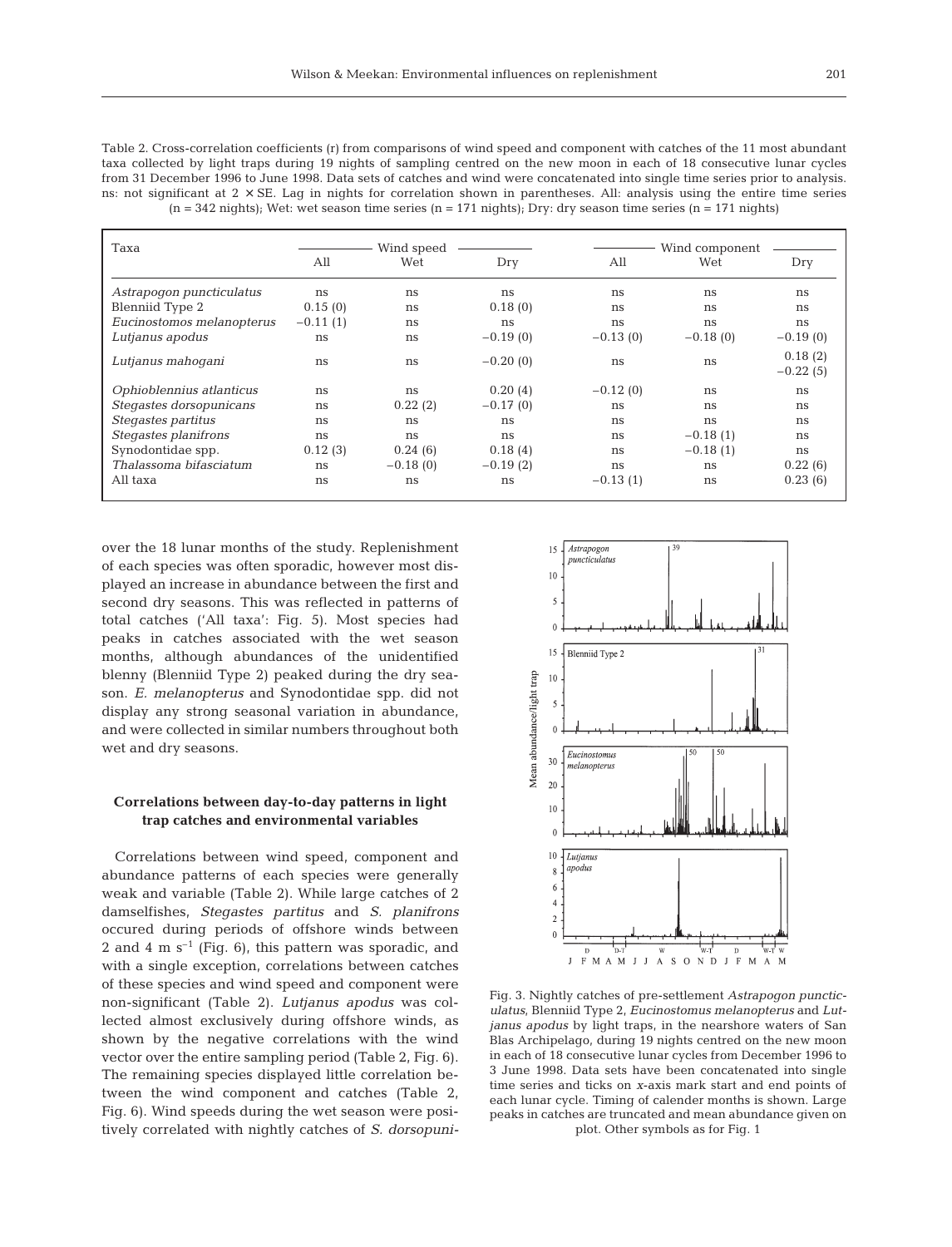

Fig. 4. Nightly catches of pre-settlement *Lutjanus mahogani*, *Ophioblennius atlanticus, Stegastes dorsopunicans* and *S. partitus.* Time series and symbols as for Fig. 3

*cans* and Synodontidae spp. at lags of 2 (r = 0.22) and 6  $(r = 0.24)$  nights respectively, and negatively correlated with *Thalassoma bifasciatum* at a lag of 0. Catches of the 2 blennies (Blenniid Type 2 and *Ophioblennius atlanticus*) were poorly correlated with most wind variables (Table 2).

In addition to wind strength and direction, nightly catches of each species were cross-correlated with 4 other environmental variables (tidal range, rainfall, solar radiation and water temperature). These correlations were generally weak or non-significant; however, catches of 7 species during the dry season and 5 species during the wet season were weakly correlated with water temperatures (Table 3).

Nightly catches of *Astrapogon puncticulatus* were weakly correlated with tidal range and water temperatures over the dry season, at a lag of 2 nights (Table 3). Tidal range was also correlated with catches of *Eucinostomus melanopterus* during the wet season and *Stegastes partitus* during the dry season at lags of 2 nights and catches of *S. partitus* at a lag of 5 nights during the wet season (Table 3). Similar correlations



Fig. 5. Nightly catches of pre-settlement *Stegastes planifrons, Synodontidae* spp., *Thalassoma bifasciatum* and all taxa combined. Time series and symbols as for Fig. 3

between catches and tidal range were recorded for *Lutjanus mahogani* and Synodontidae spp. There were weak, negative correlations between solar radiation and catches of 7 species, while rainfall was poorly correlated with catches of only 2 species during both seasons.

During the dry season, catches of all species except Blenniid Type 2, *Ophioblennius atlanticus*, Synodontidae spp. and *Thalassoma bifasciatum*, were positively correlated with water temperature at short lags (0 to 2 nights), although some of these relationships were weak (Table 3). The strongest correlations occurred between water temperatures and catches of the 2 lutjanid species and *Eucinostomus melanopterus* in the dry season (Table 3). Water temperature was also correlated with the combined catches of all taxa in traps at a lag of 5 nights in the wet season and at a lag of 0 nights in the dry season. Water temperatures during the wet season were positively correlated with catches of *Stegastes partitus* and Synodontidae spp., but were negatively correlated with catches of *Lutjanus apodus*, *L. mahogani* and *S. dorsopunicans* (Table 3). Gener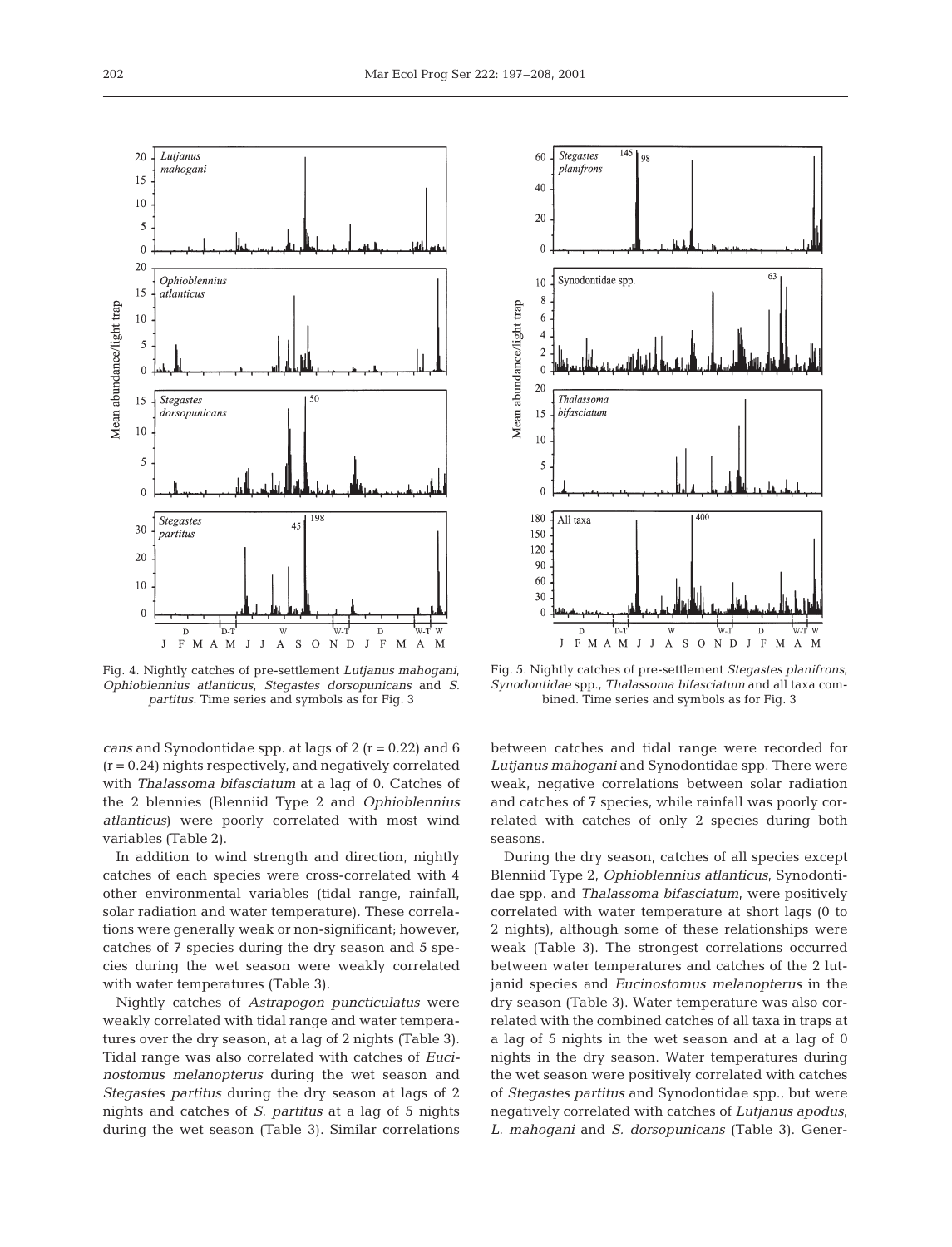Table 3. Cross-correlation coefficients (r) from comparisons of tidal range, rainfall, solar radiation and water temperature with catches of the 11 most abundant taxa collected by light traps during 19 nights of sampling centred on the new moon in each of 18 consecutive lunar cycles from 31 December 1996 to June 1998. Data sets of catches and environmental variables were concatenated into single time series prior to analyses. ns: not significant at  $2 \times SE$ . Lag in nights for correlation shown in parentheses. All: analysis using the entire time series  $(n = 342 \text{ nights})$ ; Wet: wet season time series comparison  $(n = 171 \text{ nights})$ ; Dry: dry season time series  $(n = 171 \text{ nights})$ 

| Taxa                      | Tidal range |            |         | Rainfall |         |     | Solar radiation |            | Water temperature |               |            |         |
|---------------------------|-------------|------------|---------|----------|---------|-----|-----------------|------------|-------------------|---------------|------------|---------|
|                           | All         | Wet        | Dry     | All      | Wet     | Dry | All             | Wet        | Dry               | All           | Wet        | Dry     |
| Astrapogon puncticulatus  | ns          | ns         | 0.19(2) | ns       | ns      | ns  | ns              | ns         | ns                | ns            | ns         | 0.20(2) |
| Blenniid Type 2           | ns          | ns         | ns      | ns       | ns      | ns  | ns              | ns         | ns                | ns            | ns         | ns      |
| Eucinostomos melanopterus | 0.13(2)     | 0.21(2)    | ns      | ns       | 0.18(3) | ns  | ns              | ns         | $-0.20(3)$        | ns            | ns         | 0.35(0) |
| Lutjanus apodus           | 0.12(2)     | ns         | ns      | ns       | ns      | ns  | 0.13(4)         | ns         | $-0.22(5)$        | ns            | $-0.28(6)$ | 0.44(1) |
| Lutjanus mahogani         | ns          | $-0.20(1)$ | ns      | ns       | ns      | ns  | $-0.15(2)$      | $-0.18(2)$ | ns                | $-0.18(4)$    | $-0.19(1)$ | 0.39(0) |
| Ophioblennius atlanticus  | ns          | ns         | ns      | ns       | ns      | ns  | ns              | ns         | ns                | 0.12(4)       | ns         | ns      |
| Stegastes dorsopunicans   | $-0.13(0)$  | ns         | 0.19(1) | 0.14(0)  | ns      | ns  | ns              | 0.19(4)    | ns                | $-0.13(1)$    | $-0.19(1)$ | 0.20(1) |
| Stegastes partitus        | ns          | 0.21(5)    | 0.22(2) | ns       | ns      | ns  | 0.13(4)         | ns         | ns                | 0.22(4)       | 0.28(4)    | 0.30(2) |
| Stegastes planifrons      | ns          | ns         | ns      | ns       | ns      | ns  | $-0.13(6)$      | ns         | ns                | $-0.12(6)$    | ns         | 0.23(1) |
| Synodontidae spp.         | ns          | ns         | 0.19(3) | ns       | ns      | ns  | ns              | $-0.20(1)$ | ns                | $-0.13(0)$    | 0.24(4)    | ns      |
| Thalassoma bifasciatum    | ns          | ns         | ns      | ns       | ns      | ns  | ns              | ns         | ns                | <sub>ns</sub> | ns         | ns      |
| All taxa                  | $-0.15(0)$  | $-0.22(0)$ | ns      | ns       | ns      | ns  | ns              | ns         | ns                | 0.15(5)       | 0.21(5)    | 0.27(0) |

ally, catches of Blenniid Type 2, *O. atlanticus* and *T. bifasciatum* displayed little correlation with environmental variables.

*gani*, *Stegastes dorsopunicans*, *S. partitus* and *S. planifrons*, Table 4, Figs 7 & 8). Of these, 3 displayed significant correlations in both halves of the PLD, although there was no clear trend of greater correlation

# **Correlations between environmental variables averaged over larval durations and light trap catches**

There were few significant correlations between environmental variables (wind component, tidal range, rainfall and solar radiation), averaged over the PLD of the study species, and tight trap catches. However, average daily water temperatures were significantly correlated with catches of 4 species (*Lutjanus maho-*

Table 4. Correlation coefficients (r) between water temperature and  $log_{10}$  catches of 6 species collected using light traps during 19 nights centred on the new moon in each of 18 consecutive lunar cycles from 31 December 1996 to 3 June 1998. Temperatures were calculated by averaging values during the period of days prior to capture equivalent to mean larval durations of each species. Catches and temperatures were then averaged over 6 night intervals in each lunar month giving 54 *x*-*y* pairs of data points for analysis (see 'Materials and methods' for details). \*Significant at 0.05, \*\*significant at 0.01, using critical values calculated as outlined by Pyper & Peterman (1998). PLD: planktonic larval duration

| <b>Species</b>           | PLI.     |         |                        |  |  |  |
|--------------------------|----------|---------|------------------------|--|--|--|
|                          | Entire   |         | First half Second half |  |  |  |
| Lutjanus mahogani        | $0.47**$ | $0.44*$ | $0.47**$               |  |  |  |
| Ophioblennius atlanticus | ns       | ns      | ns                     |  |  |  |
| Stegastes dorsopunicans  | $0.52*$  | $0.54*$ | $0.48*$                |  |  |  |
| Stegastes partitus       | $0.46*$  | ns      | $0.49*$                |  |  |  |
| Stegastes planifrons     | $0.48*$  | $0.44*$ | $0.51**$               |  |  |  |
| Thalassoma bifasciatum   | ns       | ns      | ns                     |  |  |  |
|                          |          |         |                        |  |  |  |



Fig. 6. Mean daily wind component  $(m s<sup>-1</sup>)$  versus nightly light trap catches (log10 transformed) of pre-settlement (a) *Eucinostomus melanopterus*, (b) *Lutjanus apodus*, (c) *Ophioblennius atlanticus*, (d) *Stegastes partitus*, (e) *S. planifrons*, and (f) all taxa combined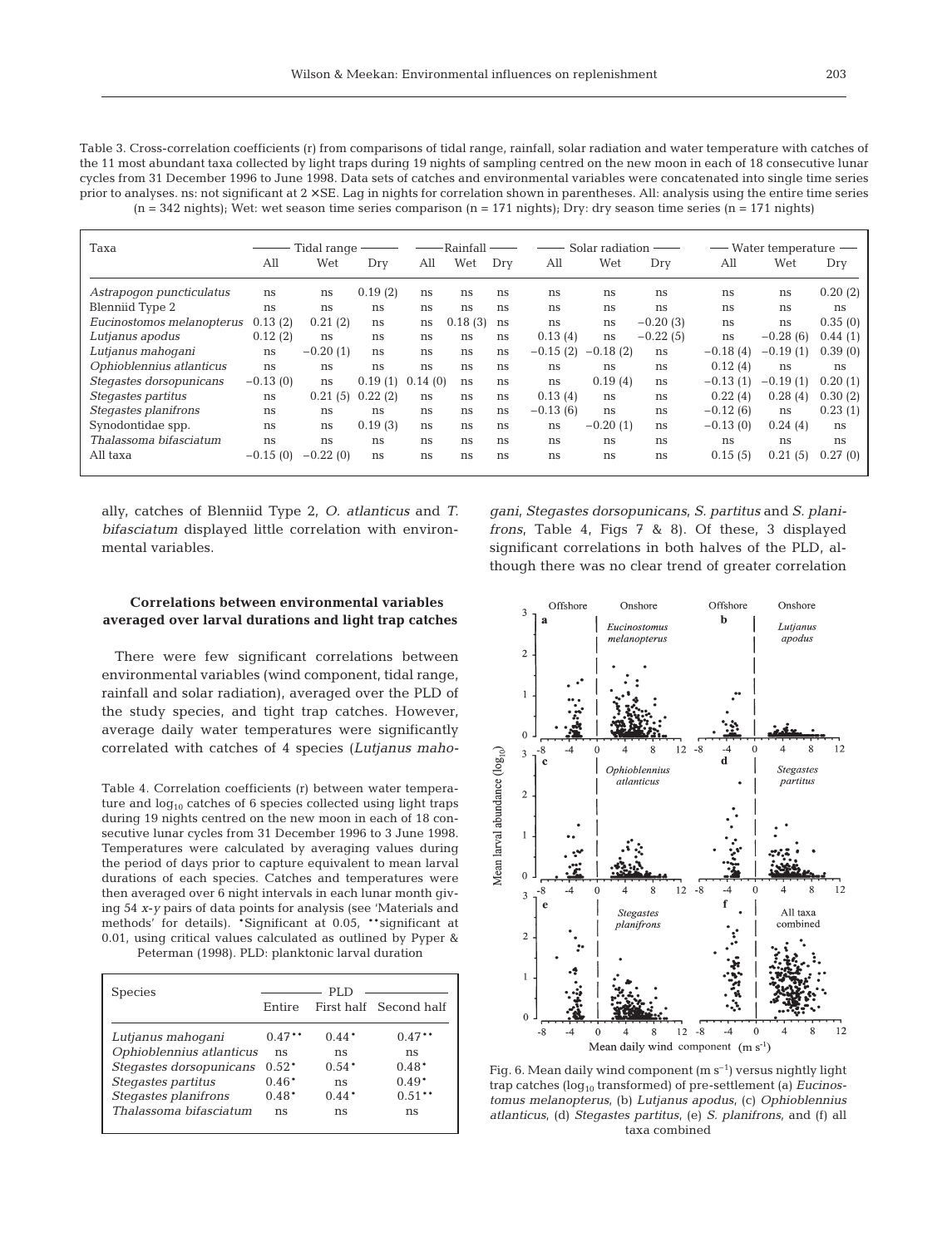

Fig. 7. Water temperature versus log<sub>10</sub> abundance of pre-settlement (a-c) *Lutjanus mahogani*, (d-f) *Ophioblennius atlanticus* and (g–i) *Stegastes dorsopunicans*. Temperatures were calculated by averaging values during the period of days prior to capture equivalent to the mean PLD of each species. Catches and temperatures were then averaged over 6 d intevals in each lunar month, giving 54 *x*-*y* pairs of data points. Analyses were repeated using water temperatures from days prior to capture equivalent to only the first or second halves of the PLD of each species (see 'Materials and methods' for details).  $\blacktriangle$ : wet season; d: dry season



Fig. 8. Water temperature versus  $\log_{10}$  abundance of pre-settlement (a-c) *Stegastes partitus*, (d-f) *S. planifrons*, and (g-i) *Thalassoma bifasciatum*. Catches and temperatures were averaged and analysed as for Fig. 7 (see 'Materials and methods' for details).  $\blacktriangle$ : wet season;  $\blacklozenge$ : dry season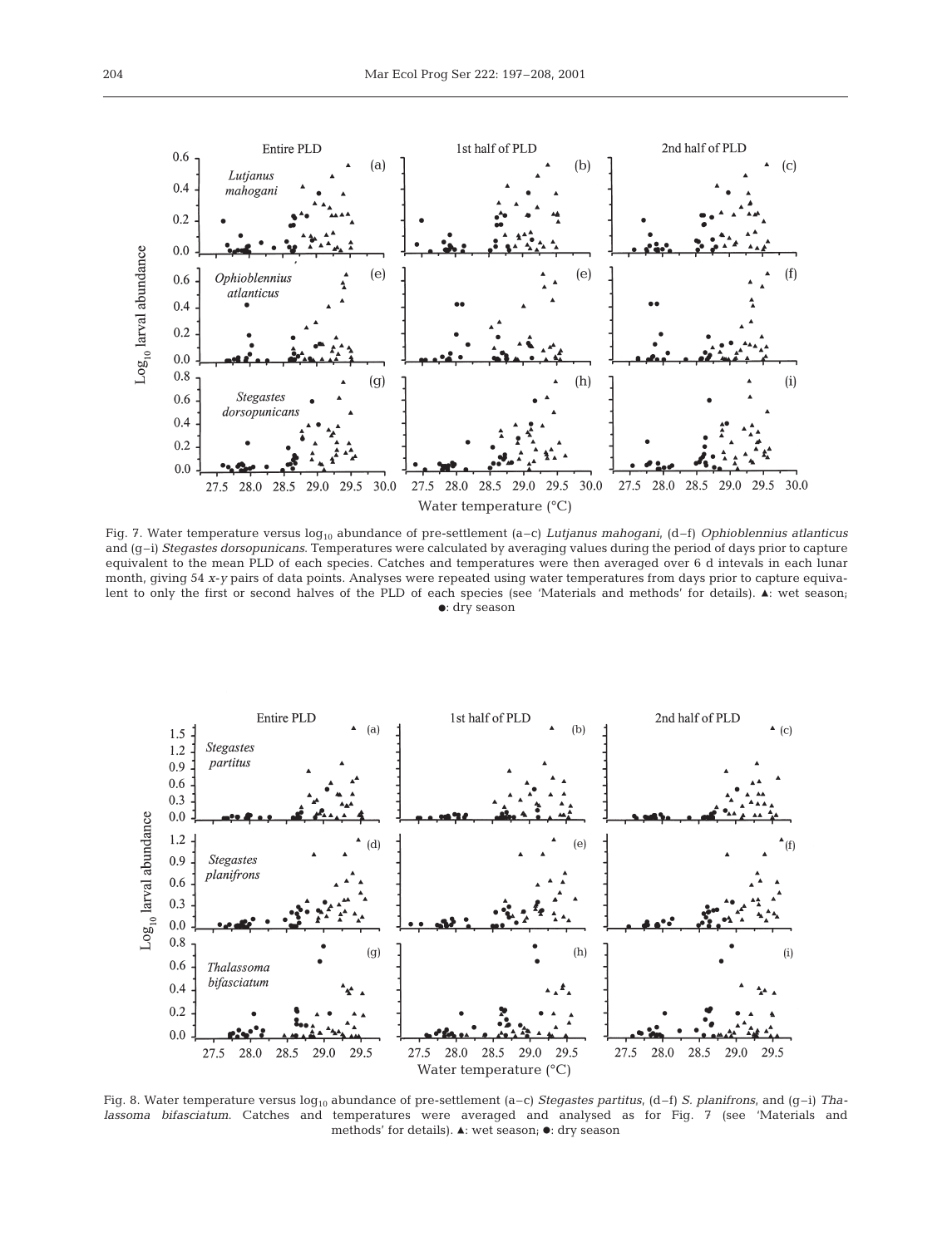Table 5. Results of multiple-regression analyses between water temperature and  $log_{10}$  abundance of pre-settlement reef fishes collected using light traps during 19 nights centred on the new moon in each of 18 consecutive lunar cycles from 31 December 1996 to 3 June 1998. Temperatures were calculated by averaging values during the days immediately prior to date of capture equivalent to the mean planktonic larval durations (PLD) of each species. Catches and temperatures were then averaged over 6 night intervals in each lunar month giving 54 *x*-*y* pairs of data points for analysis (see 'Materials and methods' for details). Analyses were repeated using water temperatures from days prior to capture equivalent to only the first or second halves of the PLD. ns: no significant model identified

| Dependent variable                       | Larval stage              | $R^2$              | p                      |
|------------------------------------------|---------------------------|--------------------|------------------------|
| Lutjanus mahoqani                        | Mean PLD                  | 0.22.              | 0.0003                 |
|                                          | First half                | 0.20               | 0.0008                 |
|                                          | Second half               | 0.22               | 0.0004                 |
| <i>Ophioblennius atlanticus</i> Mean PLD | First half<br>Second half | 0.09<br>ns<br>0.09 | 0.0300<br>ns<br>0.0230 |
| Stegastes dorsopunicans                  | Mean PLD                  | 0.27               | < 0.0001               |
|                                          | First half                | 0.29               | < 0.0001               |
|                                          | Second half               | 0.23               | 0.0003                 |
| Stegastes partitus                       | Mean PLD                  | 0.21               | 0.0005                 |
|                                          | First half                | 0.17               | 0.0019                 |
|                                          | Second half               | 0.23               | 0.0003                 |
| <i>Stegastes planifrons</i>              | Mean PLD                  | 0.23               | 0.0002                 |
|                                          | First half                | 0.20               | 0.0008                 |
|                                          | Second half               | 0.26               | < 0.0001               |
| Thalassoma bifasciatum                   | Mean PLD                  | 0.10               | 0.0106                 |
|                                          | First half                | 0.16               | 0.0031                 |
|                                          | Second half               | 0.08               | 0.0428                 |

in either the first or second half of the larval period. Catches of *Ophioblennius atlanticus* and *Thalassoma bifasciatum* were not correlated with environmental variables (Table 4).

Multiple-regression analysis detected no combined effects of the environmental variables on catches of any of the 6 species. Water temperatures were again identified as the only variable correlated with catches, although this accounted for only a small amount of the variance in the data ( $R^2$  = 0.08 to 0.29; Table 5).

### **DISCUSSION**

This study compared both wind speed and direction with nightly patterns of replenishment of 11 species of reef fishes in the San Blas Archipelago, using time series analyses. Of these species, 8 displayed significant correlations between catches in light traps and wind speeds at short lags. However, catches and wind variables were weakly correlated and the signs of correlations were sometimes inconsistent. For example, catches of *Stegastes dorsopunicans* were positively correlated with wind speeds during the wet season, but negatively correlated during the dry season.

Weak correlations between winds and the replenishment of *Thalassoma bifasciatum* were consistent with the results of previous studies. Robertson et al. (1999) found little correlation between wind patterns and daily and monthly recruitment (estimated by collections from small patch reefs) of this species at San Blas during 11 yr. These workers concluded that either the currents that deliver settlers to reefs were not influenced by short-term fluctuations in wind, or that the settlement of *T. bifasciatum* may be driven by environmental and biological processes other than transport mechanisms.

During the wet season, when the majority of presettlement fishes were collected by traps, winds were usually weak (2 to 4  $\text{m s}^{-1}$ ) and offshore. Offshore wind strengths of this magnitude might produce currents that are insufficient to prevent active onshore migration of larvae at most times and may contain stimuli for settlement, enabling larvae to detect reefs and respond by actively migrating to suitable habitats. Such behaviour is thought to determine settlement patterns of reef fishes on the GBR (Doherty et al. 1996, Kingsford 1997).

This idea assumes that larvae are capable of swimming against surface currents created by offshore winds, which seems likely since many are strong swimmers that are able to travel great distances in relatively short periods of time (Leis & Carson-Ewart 1997, Stobutzki & Bellwood 1997). Interestingly, the species whose catches were most strongly correlated with offshore winds was the lutjanid, *Lutjanus apodus.* Leis & Carson-Ewart (1997) examined swimming ability in a range of reef fish larvae and found members of this family were among the most proficient and were able to swim against strong currents (20 to 40 cm  $s^{-1}$ ).

Alternatively offshore winds may drive oceanographic processes such as Ekman transport and upwelling that might result in the delivery of larvae to reefs. For example, Pitts (1999) found that upwelling along the central Atlantic Coast of Florida transported fish and crustacean larvae across the shelf and towards the shore. Similar results were recorded by Hamann et al. (1981) in a study of the Mauritanian upwelling area and by Brubaker et al. (2000) along the coast of North Carolina. It is difficult to determine if such physical processes also operate in San Blas, as the influence of wind speed and direction on surface currents and the oceanography of the local region is largely unknown.

Weak or non-significant correlations between the intensity of nightly replenishment and potential transport mechanisms such as current flow or wind speed and direction suggest that variation in catches of the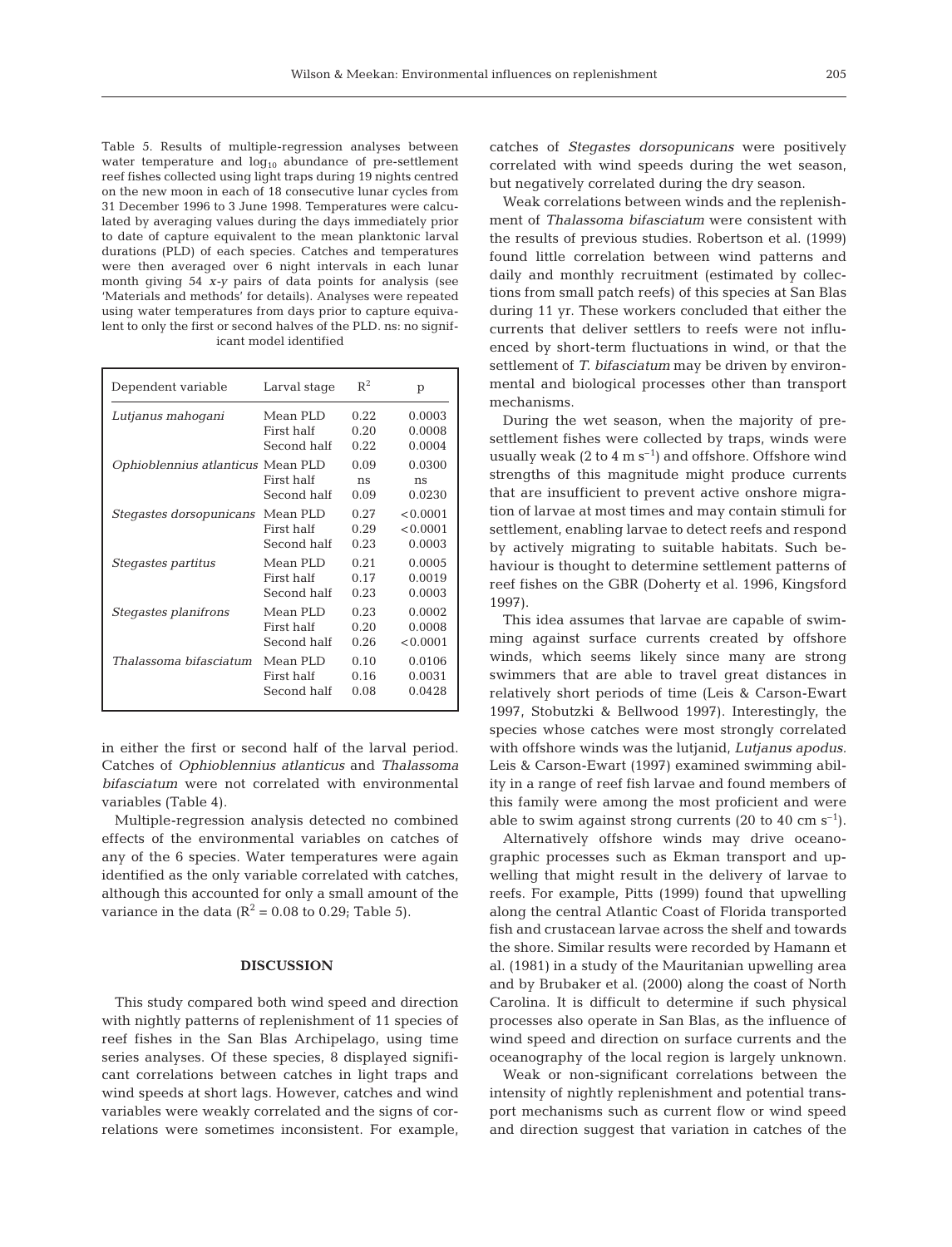study species might be driven by processes influencing survivorship throughout the larval phase. However, few correlations were found between environmental variables and light trap catches when these variables were averaged over the larval durations of the study species. Only water temperature was consistently correlated with catches of 4 of the 6 species included in analyses. Water temperatures during both the first and second halves of the PLD were moderately correlated with catches of *Lutjanus mahogani*, *Stegastes dorsopunicans* and *S. planifrons*. Catches of *S. partitus* were correlated with water temperature during the second but not the first half of the PLD.

In temperate environments, correlations between water temperatures and year-class success of marine fishes are well-documented (Cushing 1982, Koslow 1984, Sharp 1991) and may result from both direct and indirect influences on the survivorship of larvae in the plankton. Theoretical studies suggest that warm temperatures raise metabolic and growth rates of larvae, reducing the amount of time they remain in the vulnerable planktonic stage and thus lowering mortality rates, but also making larvae more susceptible to starvation (Houde 1989). Higher water temperatures may also increase primary and secondary production in planktonic food chains, ensuring better feeding conditions for larvae (Heath 1992). Such processes may account for the positive correlations between water temperature and light trap catches in San Blas; however, they are unlikely to be the sole factor governing replenishment, since such correlations accounted for only moderate amounts of the variance in the data sets.

The lack of correlations between catches and environmental variables (averaged over larval durations) other than water temperature in San Blas may be due to a number of factors. Only a restricted subset of environmental variables were examined and it is possible that other, unmeasured variables (e.g. salinity, primary productivity), may contribute significantly to variability in replenishment patterns. Additionally the environmental variables measured at San Blas Point might differ from those actually experienced by larvae during the initial stages of development and dispersal in the plankton.

A lack of correlations between environmental variables and replenishment would also be expected if patterns were largely driven by the spawning output of the study species. However, earlier studies show this not to be the case. Robertson et al. (1988, 1993) demonstrated that changes in the magnitude of monthly spawning of 4 of the 6 study species were not correlated to subsequent recruitment patterns in the Archipelago. These workers also found that variation in monthly recruitment strength of *Stegastes partitus* exceeded that of spawning output by as much as 4- to

20-fold, and concluded that the magnitude of recruitment of this species was primarily controlled by processes operating within the plankton (Robertson et al. 1988).

The failure to detect consistent correlations between replenishment and environmental variables using daily and pooled time series may also be due to the pooling of larvae of different ages at capture in analyses. The extent to which larval durations of reef fishes may differ both among individuals and with time is largely unknown, although some studies suggest that such variation can be considerable. For example, McCormick (1994) found that the PLD of newly settled individuals of the goatfish *Upeneus tragula* collected at a single locality on the GBR at different times ranged in duration by up to 40% of mean values. If the larval durations of the species used in the correlation analyses were highly variable, this would reduce the power of statistical tests to detect significant correlations between environmental variables and replenishment patterns. This problem was compounded by night-tonight variations in light trap catches, which largely reflects small-scale patchiness in spatial distribution of larvae within the plankton (Milicich & Doherty 1994, Wilson 2001). We attempted to reduce these sources of variation by pooling time series of environmental variables and light trap samples into intervals of 6 nights in each month of sampling and transforming catches to  $log_{10}$  values in order to reduce the influence of strong peaks of abundance in the analysis.

An alternative approach would have been to use otolith analysis to estimate the larval durations of individuals in the comparisons. This information could then have been used to convert light trap catches into records of hatch dates that could be compared with environmental variables on a day to day basis (see Wilson & Meekan in press). However, otolith analysis is an extremely time-consuming process, and was not logistically feasible since we wished to examine numerous species over the broad time period of the study.

In summary, few strong correlations were found between environmental variables and patterns of replenishment either at the time of settlement or when averaged over larval durations. The lack of correlations between environmental time series and day to day patterns in light trap catches might be due to the behavioural abilities of young fish, which may override physical forcing such that only extreme events (e.g. storms; Shenker et al. 1993) have a marked influence on replenishment patterns. There were positive correlations between light trap catches and water temperatures averaged over the larval phase of some species that may have resulted from the effects of temperature on growth rates and/or feeding conditions of larvae. Although significant, these correlations accounted for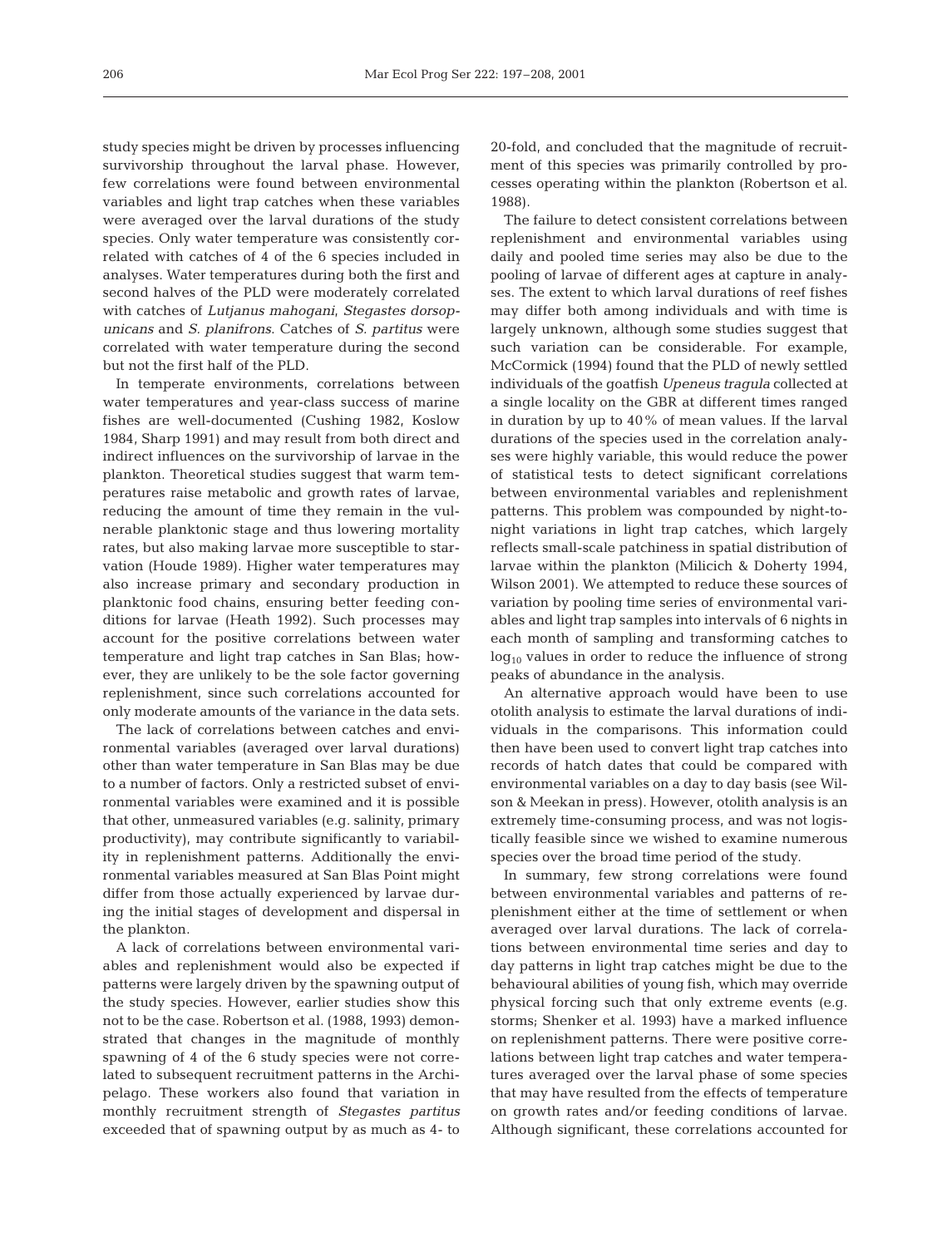only a small amount of the variance in light trap catches. Other, unmeasured variables, including those of non-local origin, may exert a stronger influence on light trap catches and future studies should aim to include a greater range of environmental variables, both at the site of replenishment and along possible dispersal paths of larvae.

*Acknowledgements*. We thank M. McCormick and the anonymous reviewers for comments on drafts of the manuscript. Thanks also to L. Vigliola and J. McIlwain for assistance with statistical analysis and to D. R. Robertson for logistical support. M. Wilson, I. Hendriks, E. Vytopil, E. Pena, M. Griffin, U. Anlauf and M. MacKenzie provided field assistance. Funds from the following institutions facilitated this research: James Cook University (DW: APRA, DMRS, MRG), Australian Institute of Marine Science, Smithsonian Tropical Research Institute (DW: ROF) and the National Geographic Society of America (NGS#5395-94). We acknowledge the Kuna General Congress and the government of the Republic of Panamà for permitting fieldwork in the San Blas region.

### LITERATURE CITED

- Brubaker J, Hoof R, Shanks AL, Largier J, Brink L (2000) Demonstration of the onshore transport of larval invertebrates by the shoreward movement of an upwelling front. Limnol Oceanogr 45:230–236
- Chatfield C (1997) The analysis of time series: an introduction. Chapman & Hall, New York
- Cowen RK, Sponaugle S (1997) Relationships between early life history traits and recruitment among coral reef fishes. In: Chambers RC, Trippel EA (eds) Early life history and recruitment in fish populations. Chapman & Hall London, p 423–449
- Cushing DH (1982) Climate and fisheries. Academic Press, London
- Cushing DH (1995) The long-term relationship between zooplankton and fish. ICES J Mar Sci 52:611–626
- Doherty PJ, Kingsford M, Booth DJ (1996) Habitat selection before settlement by *Pomacentrus coelestis*. Mar Freshw Res 47:391–399
- Gallego A, Heath MR, McKenzie E, Cargill LH (1996) Environmentally induced short-term variability in the growth rates of larval herring. Mar Ecol Prog Ser 137:11–23
- Hamann I, John HCh, Mittelstaed E (1981) Hydrography and its effect on fish larvae in the Mauritanian upwelling area. Deep-Sea Res 28:561–575
- Heath MR (1992) Field investigations of the early life stages of marine fish. Adv Mar Biol 28:1–174
- Houde ED (1989) Comparative growth, mortality, and energetics of marine fish larvae: temperature and implied latitudinal effects. Fish Bull 87:471–495
- Kingsford MJ, Finn M (1997) The influence of phase of the moon and physical processes on the input of presettlement fishes to coral reefs. J Fish Biol 51(Suppl A):176–205
- Koslow JA (1984) Recruitment patterns in northwest Atlantic fish stocks. Can J Fish Aquat Sci 41:1722–1729
- Leis JM, Carson-Ewart BM (1997) *In situ* swimming speeds of the late pelagic larvae of some Indo-Pacific coral-reef fishes. Mar Ecol Prog Ser 159:165–174
- Leis JM, Carson-Ewart BM (1999) *In situ* swimming and settlement behaviour of larvae of an Indo-Pacific coral-

reef fish, the coral trout *Plectropomus leopardus* (Pisces: Serranidae). Mar Biol 134:51–64

- Leis JM, Sweatman HPA, Reader SE (1996) What the pelagic stages of coral reef fishes are doing out in blue water: daytime field observations of larval behavioural capabilities. Mar Freshw Res 47:401–411
- McCormick MI (1994) Variability in age and size at settlement of the tropical goatfish *Upeneus tragula* (Mullidae) in the northern Great Barrier Reef lagoon. Mar Ecol Prog Ser 103:1–15
- Milicich MJ (1994) Dynamic coupling of reef fish replenishment and oceanographic processes. Mar Ecol Prog Ser 110:135–144
- Milicich MJ, Doherty PJ (1994) Larval supply of coral reef fish populations: magnitude and synchrony of replenishment to Lizard Island, Great Barrier Reef. Mar Ecol Prog Ser 110:121–134
- Pitts PA (1999) Effects of summer upwelling on the abundance and vertical distribution of fish and crustacean larvae off Florida's Atlantic coast. J Exp Mar Biol Ecol 235:135–146
- Pyper B, Peterman R (1998) Comparisons of methods to account for autocorrelation in correlation analyses of fish data. Can J Fish Aquat Sci 55:2127–2140
- Robertson DR (1990) Differences in the seasonalities of spawning and recruitment of some small neotropical reef fishes. J Exp Mar Biol Ecol 144:49–62
- Robertson DR (1992) Patterns of lunar settlement and early recruitment in Caribbean reef fishes at Panamà. Mar Biol 114:527–537
- Robertson DR, Green DG, Victor BC (1988) Temporal coupling of production and recruitment of larvae of a Caribbean reef fish. Ecology 69:370–381
- Robertson DR, Schober UM, Brawn JD (1993) Comparative variation in spawning output and juvenile recruitment of some Caribbean reef fishes. Mar Ecol Prog Ser 94: 105–113
- Robertson DR, Swearer SE, Kaufmann K, Brothers EB (1999) Settlement vs environmental dynamics in a pelagicspawning reef fish at Caribbean Panama. Ecol Monogr 69(2):195–218
- Sharp GD (1991) Climate and fisheries: cause and effect—a system review. In: Kawasaki T, Tanaka S, Toba Y, Taniguchi A (eds) Long-term variability of pelagic fish populations and their environment. Pergamon Press Tokyo, p 239–258
- Shenker JM, Maddox ED, Wishinski E, Pearl A, Thorrold SR, Smith N (1993) Onshore transport of settlement-stage Nassau grouper *Epinephelus striatus* and other fishes in Exhuma Sound, Bahamas. Mar Ecol Prog Ser 98:31–43
- Sponaugle S, Cowen RK (1997) Early life history traits and recruitment patterns of Caribbean wrasses (Labridae). Ecol Monogr 67:177–202
- Stobutzki IC, Bellwood DR (1997) Sustained swimming abilities of the late pelagic stages of coral reef fishes. Mar Ecol Prog Ser 149:35–41
- Stobutzki IC, Bellwood DR (1998) Nocturnal orientation to reefs by late pelagic stage coral reef fishes. Coral Reefs 17:103–110
- Theilacker GH, Bailey KM, Canino MF, Porter SM (1996) Variations in larval walleye pollock feeding and condition—a synthesis. Fish Oceanogr 5:112–123
- Thorrold SR, Shenker JM, Wishinski E, Mojica R, Maddox ED (1994a) Larval supply of shorefishes to nursery habitats around Lee Stocking Island, Bahamas. I. Small-scale distribution patterns. Mar Biol 118:555–566
- Thorrold SR, Shenker JM, Maddox ED, Mojica R, Wishinski E